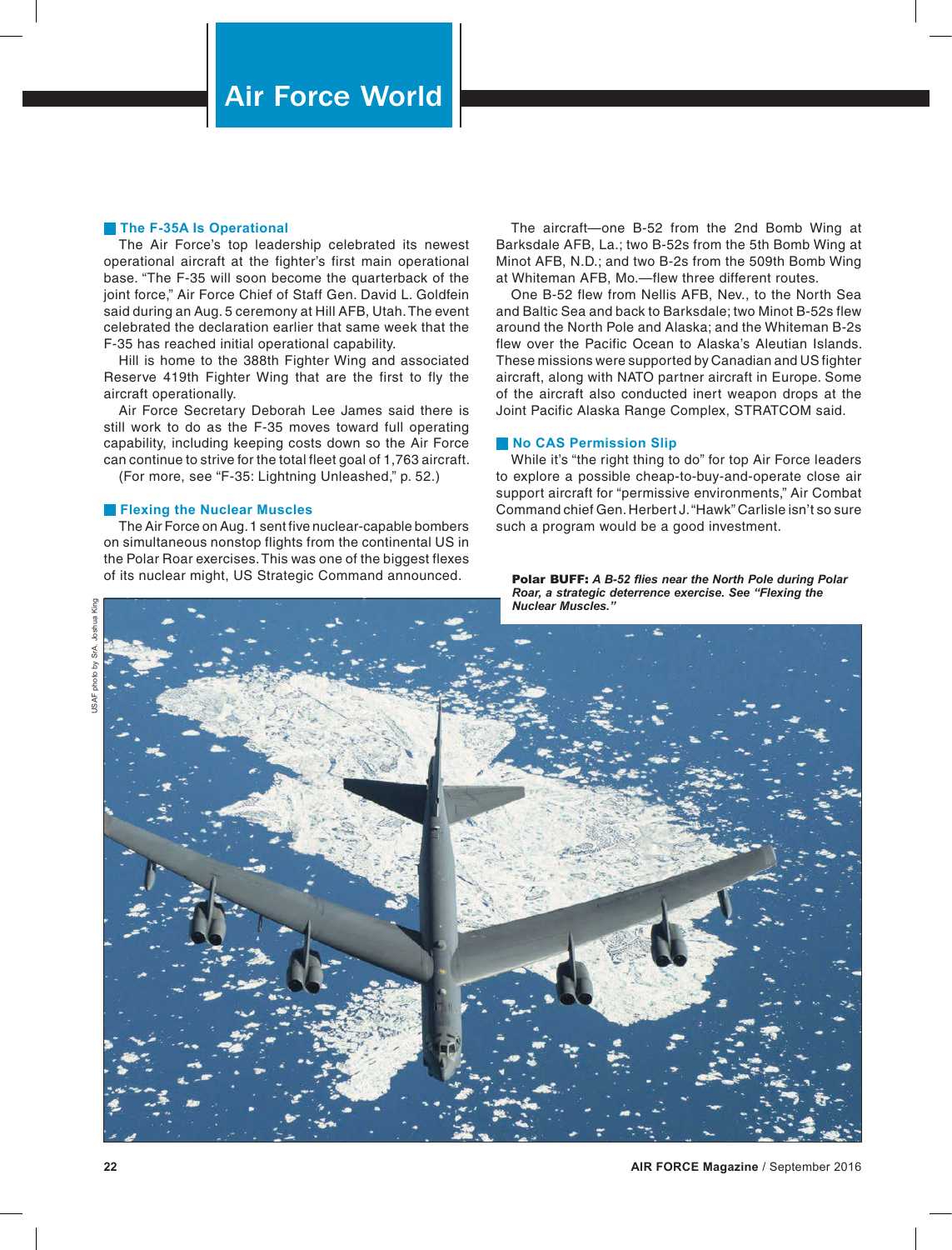

"I wonder," Carlisle told reporters at the Pentagon on Aug. 2, whether "in five, seven, 10 years, … will there be any such thing" as a permissive environment? He said Russia's loss of multiple helicopters in Syria to unsophisticated weapons is an indication of "where we're going." State-sponsored terrorists, he said, "have access to state-sponsored weapons," and a low-tech CAS airplane might arrive just in time to be irrelevant.

## **Air Force Opens Next GPS III Contract Battle**

The Air Force officially requested bids for the next GPS III satellite launch, giving SpaceX and United Launch Alliance until Sept. 19 to bid for the 2019 mission. Under the request, posted Aug. 3, the Air Force will award a firm-fixed-price contract that covers launch vehicle production, mission integration, and launch operations.

The Air Force in June released a draft request for proposals to industry to collect input before the final request was released, attempting to avoid a repeat of the April contract award where United Launch Alliance didn't bid.

*airmen how to maneuver in small spaces and secure and remove patients. It also taught them to construct systems for rappelling when extracting patients or heavy loads from difficult-to-access areas such as the mountains near Aviano.*

## **Keeping F-22s Modern**

It is critical to continue F-22 modernization to keep the fleet capable to sustain air superiority in the future, especially with the Raptor line staying closed, Air Combat Command boss Gen. Herbert J. "Hawk" Carlisle said.

Speaking at a House Armed Services subcommittee hearing on July 13, Carlisle said F-22s have shown their combat capability in Operation Inherent Resolve by targeting ISIS with Small Diameter Bombs and by penetrating "airspace that other airplanes couldn't." It is critical to continue to upgrade the capability of the 183-aircraft fleet. This includes taking lessons learned from the F-35, such as increasing the maintainability of the F-22's low observable skin.

Because the F-22's production line will in all likelihood stay closed, Carlisle said he wants to upgrade the F-22s assigned to the 43rd Fighter Squadron at Tyndall AFB, Fla., to combat-capable.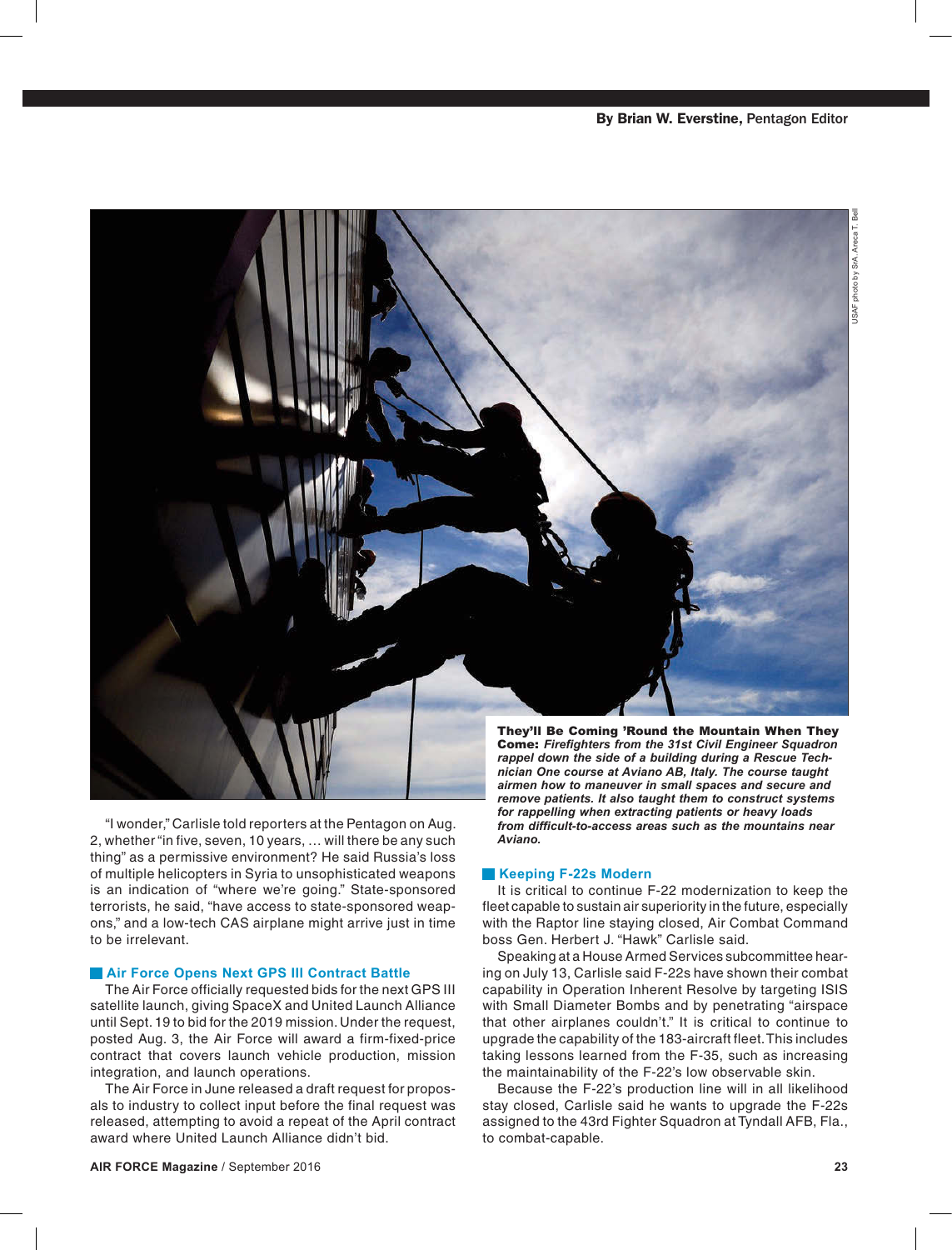## **From Assurance to Deterrence**

The requested quadrupling of European Reassurance Initiative funding will allow the US presence to change its role from assurance to deterrence, USAF Maj. Gen. David W. Allvin, the director of strategy and policy for US European Command, told lawmakers July 13.

"The first two years of the [ERI] were largely focused on assurance; … however, as we continue to see a malign influence and a Russia acting to upset international norms, we have transitioned beyond purely assurance. We are planning and executing activities designed to serve as a stronger deterrent to Russian aggression," Allvin told the House Armed Services Committee's panel on oversight and investigations. Allvin said the increased funding will allow for more US troops, exercises with NATO and other allied nations, and pre-positioned equipment.

## **USAF May Need More Than 100 B-21s**

Air Force Global Strike Command boss Gen. Robin Rand said his command needs a "minimum of 100" B-21s, but indicated strongly that it should have more of the Long-Range Strike Bombers to perform all of its missions.

"When asked to give my best military advice, I've said we should draw the line at 100 B-21s. Not a single one below that," Rand told an AFA Mitchell Institute for Aerospace Studies forum on July 28. "What I haven't been clear on is what is the ceiling on that, because we're working our way through that."<br>
Smoke and Mirrors: Airmen from the Illinois Air Na-

## **European Allies Want More US Air Force**

US allies in Eastern Europe are growing increasingly concerned about "snap exercises" by Russia and are pushing for the US to make increased funding to work alongside them permanent, Air Force Secretary Deborah Lee James said.

James recently returned from visiting eight European countries, including the Baltic states and Ukraine, to focus on how the Air Force can assuage allied concerns about the increasingly threatening stance of Russia in the area, particularly following the country's incursion into Crimea.

"Those closest have the greatest concerns" about Russia, James said July 26, noting those are the countries making the NATO commitment of spending at least two percent of their gross domestic product on defense spending.

Estimates of how many B-21s would be needed have ranged from 80 to 100. "I've been very clear at what the floor should be," Rand said. While others may think differently, as AFGSC commander, "we need a minimum of 100."

The current number of strategic bombers, he said, is 156, a combination of the aged B-52s that are likely to be phased out and 20 of the newer B-2s.

## **Continued on p. 28**

*tional Guard's 182nd Security Forces Squadron emerge from concealment smoke during training. The exercise taught the fire team communication and movement skills for combat.*



Lealan Buehre